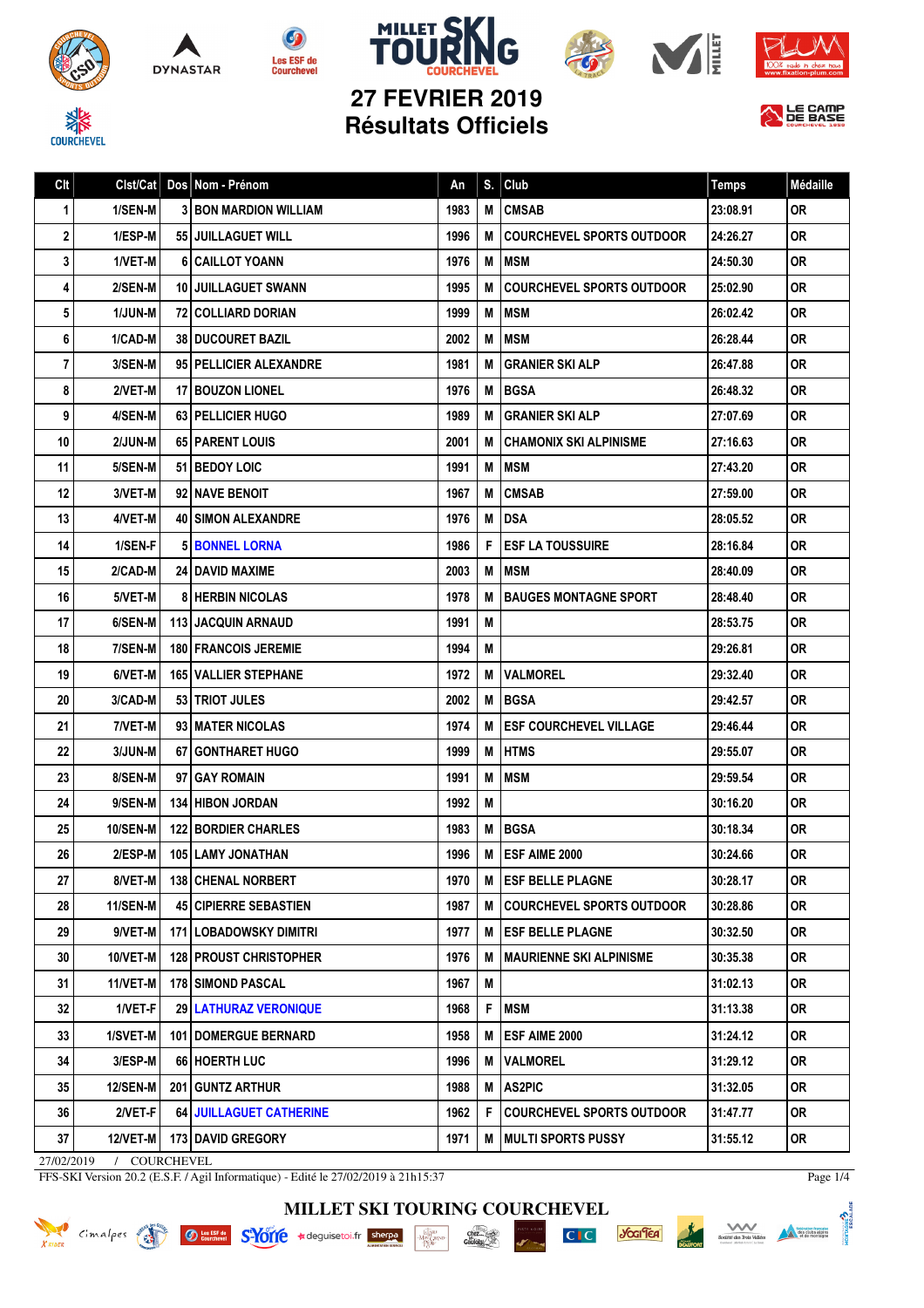| Clt | $Clst/Cat$ Dos  | Nom - Prénom                      | An   | S.I | Club                              | <b>Temps</b> | <b>Médaille</b> |
|-----|-----------------|-----------------------------------|------|-----|-----------------------------------|--------------|-----------------|
| 38  | 13/VET-M        | <b>172 JOURNET FREDDY</b>         | 1973 | M   | <b>TEAM ISERE MONTAGNE</b>        | 31:58.59     | <b>OR</b>       |
| 39  | 14/VET-M        | <b>149 FILLATRE JEAN LOUIS</b>    | 1963 | M   | <b>ESF MERIBEL</b>                | 32:01.21     | <b>OR</b>       |
| 40  | 3/VET-F         | <b>189 POMMAT STEPHANIE</b>       | 1976 | F   | <b>MSM</b>                        | 32:02.01     | <b>OR</b>       |
| 41  | 15/VET-M        | 144   ALLAMANNO WILLIAM           | 1972 | M   | <b>MAURIENNE SKI ALPINISME</b>    | 32:02.15     | <b>OR</b>       |
| 42  | 4/CAD-M         | <b>107 CORMIER MARTIN</b>         | 2003 | M   | <b>EA CHAMBERY ATLETISME</b>      | 32:08.55     | <b>OR</b>       |
| 43  | 2/SVET-M        | <b>192 CHEDAL ANGLAY JOSEPH</b>   | 1959 | M   | <b>COURCHEVEL SPORTS OUTDOOR</b>  | 32:38.39     | 0R              |
| 44  | 4/JUN-M         | <b>7 BREMOND HUGO</b>             | 2001 | M   |                                   | 32:40.43     | <b>OR</b>       |
| 45  | 16/VET-M        | <b>166 CHEPEAUX YANN</b>          | 1973 | M   |                                   | 32:59.42     | <b>OR</b>       |
| 46  | <b>13/SEN-M</b> | 48 PICKUP SAM                     | 1988 | M   |                                   | 33:08.15     | <b>OR</b>       |
| 47  | 17/VET-M        | <b>110 I DELANOE GUILLAUME</b>    | 1973 | M   | <b>ESF COURCHEVEL</b>             | 33:17.86     | <b>OR</b>       |
| 48  | 1/ESP-F         | <b>183   MONNET CLARISSE</b>      | 1996 | F   | <b>MSM</b>                        | 33:22.28     | <b>OR</b>       |
| 49  | 4/VET-F         | <b>159 SERDA PATRICIA</b>         | 1969 | F   | <b>MSM</b>                        | 33:30.74     | <b>VERMEIL</b>  |
| 50  | 18/VET-M        | <b>120   MOULLEC JEAN-CLAUDE</b>  | 1971 | M   |                                   | 33:30.81     | <b>VERMEIL</b>  |
| 51  | 19/VET-M        | <b>125 MICHELI OLIVIER</b>        | 1972 | M   | <b>BGSA</b>                       | 34:16.79     | <b>VERMEIL</b>  |
| 52  | 1/MIN-M         | <b>108 DUC GONINAZ LOUIS</b>      | 2005 | M   | <b>SCOBE ALBERTVILLE</b>          | 34:18.83     | <b>VERMEIL</b>  |
| 53  | 5/JUN-M         | 98 COTE ALIX                      | 2001 | M   |                                   | 34:47.70     | <b>VERMEIL</b>  |
| 54  | 2/SEN-F         | <b>155 MOREAU CLEMENTINE</b>      | 1990 | F   | <b>CAF ALBERTVILLE</b>            | 34:49.17     | <b>VERMEIL</b>  |
| 55  | 20/VET-M        | <b>143 MASCLET PIERRE</b>         | 1979 | M   |                                   | 34:53.57     | <b>VERMEIL</b>  |
| 56  | 21/VET-M        | 170 GIRARD GREGORY                | 1975 | M   | <b>BAUGES MONTAGNE SPORT</b>      | 35:02.95     | <b>VERMEIL</b>  |
| 57  | 22/VET-M        | <b>204 CUYALA JEAN MATHIEU</b>    | 1967 | M   |                                   | 35:34.54     | <b>VERMEIL</b>  |
| 58  | 23/VET-M        | <b>118 CORMIER OLIVIER</b>        | 1974 | M   | <b>EA CHAMBERY ATLETISME</b>      | 35:35.99     | <b>VERMEIL</b>  |
| 59  | 24/VET-M        | 276 DURAND TERRASSON ROLAND       | 1960 | M   | <b>RADIO COURCHEVEL</b>           | 36:02.26     | <b>VERMEIL</b>  |
| 60  | 25/VET-M        | <b>177 VIALLY LAURENT</b>         | 1974 | M   | <b>CLUB DES SPORTS COURCHEVEL</b> | 36:17.13     | <b>VERMEIL</b>  |
| 61  | <b>26/VET-M</b> | <b>39 DE THIERSANT PASCAL</b>     | 1962 | M   | <b>COURCHEVEL SPORTS OUTDOOR</b>  | 36:38.36     | <b>VERMEIL</b>  |
| 62  | <b>27/VET-M</b> | <b>240 CHAMARANDE JEAN-PIERRE</b> | 1973 | M   |                                   | 36:46.88     | <b>VERMEIL</b>  |
| 63  | <b>14/SEN-M</b> | <b>246 CHAPUIS MICKAEL</b>        | 1985 | M   |                                   | 36:47.28     | <b>VERMEIL</b>  |
| 64  | 15/SEN-M        | 140 FLEURY CEDRIC                 | 1984 | M   | <b>USBY ESCALADE</b>              | 36:47.35     | <b>VERMEIL</b>  |
| 65  | 28/VET-M        | 179 BOITTE BENOIT                 | 1975 | М   |                                   | 36:49.85     | <b>VERMEIL</b>  |
| 66  | 16/SEN-M        | 237   KRZYSZTOF CHRZANOWSKI       | 1992 | Μ   |                                   | 37:16.58     | <b>VERMEIL</b>  |
| 67  | 17/SEN-M        | <b>145 ANDRE ARTHUR</b>           | 1990 | M   |                                   | 37:27.58     | <b>VERMEIL</b>  |
| 68  | 3/SVET-M        | 199 PETITJEAN ROBERT              | 1959 | M   | <b>COURCHEVEL SPORTS OUTDOOR</b>  | 37:37.94     | <b>VERMEIL</b>  |
| 69  | <b>29/VET-M</b> | 229 ROY PHILIPPE                  | 1964 | M   |                                   | 39:04.89     | <b>VERMEIL</b>  |
| 70  | 6/JUN-M         | 231 EVRARD AXEL                   | 2001 | M   |                                   | 39:38.53     | <b>VERMEIL</b>  |
| 71  | 3/SEN-F         | 282 EVEN LOLA                     | 1989 | F   |                                   | 39:46.13     | <b>VERMEIL</b>  |
| 72  | 4/SVET-M        | <b>254 THURIER HENRI</b>          | 1958 | M   | <b>ESF COURCHEVEL VILLAGE</b>     | 39:47.32     | <b>VERMEIL</b>  |
| 73  | <b>18/SEN-M</b> | 243 FALCOZ THIBAUT                | 1994 | M   |                                   | 39:59.87     | <b>VERMEIL</b>  |
| 74  | 1/SVET-F        | 230   GACHET-MAUROZ PASCALE       | 1958 | F   | <b>ESF COURCHEVEL VILLAGE</b>     | 40:01.69     | <b>VERMEIL</b>  |
| 75  | 30/VET-M        | <b>185 SIRIEX FREDERIC</b>        | 1972 | M   |                                   | 40:10.65     | <b>VERMEIL</b>  |
| 76  | 7/JUN-M         | 77 SIMON LOIC                     | 2001 | M   |                                   | 40:17.40     | <b>VERMEIL</b>  |
| 77  | <b>19/SEN-M</b> | 279 MAY BERTRAND                  | 1981 | M   | <b>MAURIENNE SKI ALPINISME</b>    | 40:23.71     | <b>VERMEIL</b>  |
| 78  | 31/VET-M        | 176   TOGNET CHRISTOPHE           | 1970 | M   | <b>ESF MERIBEL</b>                | 41:06.58     | <b>VERMEIL</b>  |
| 79  | 32/VET-M        | <b>188 POLON ANTHONY</b>          | 1969 | M   |                                   | 41:09.88     | <b>VERMEIL</b>  |

27/02/2019 / COURCHEVEL

FFS-SKI Version 20.2 (E.S.F. / Agil Informatique) - Edité le 27/02/2019 à 21h15:39

Page 2/4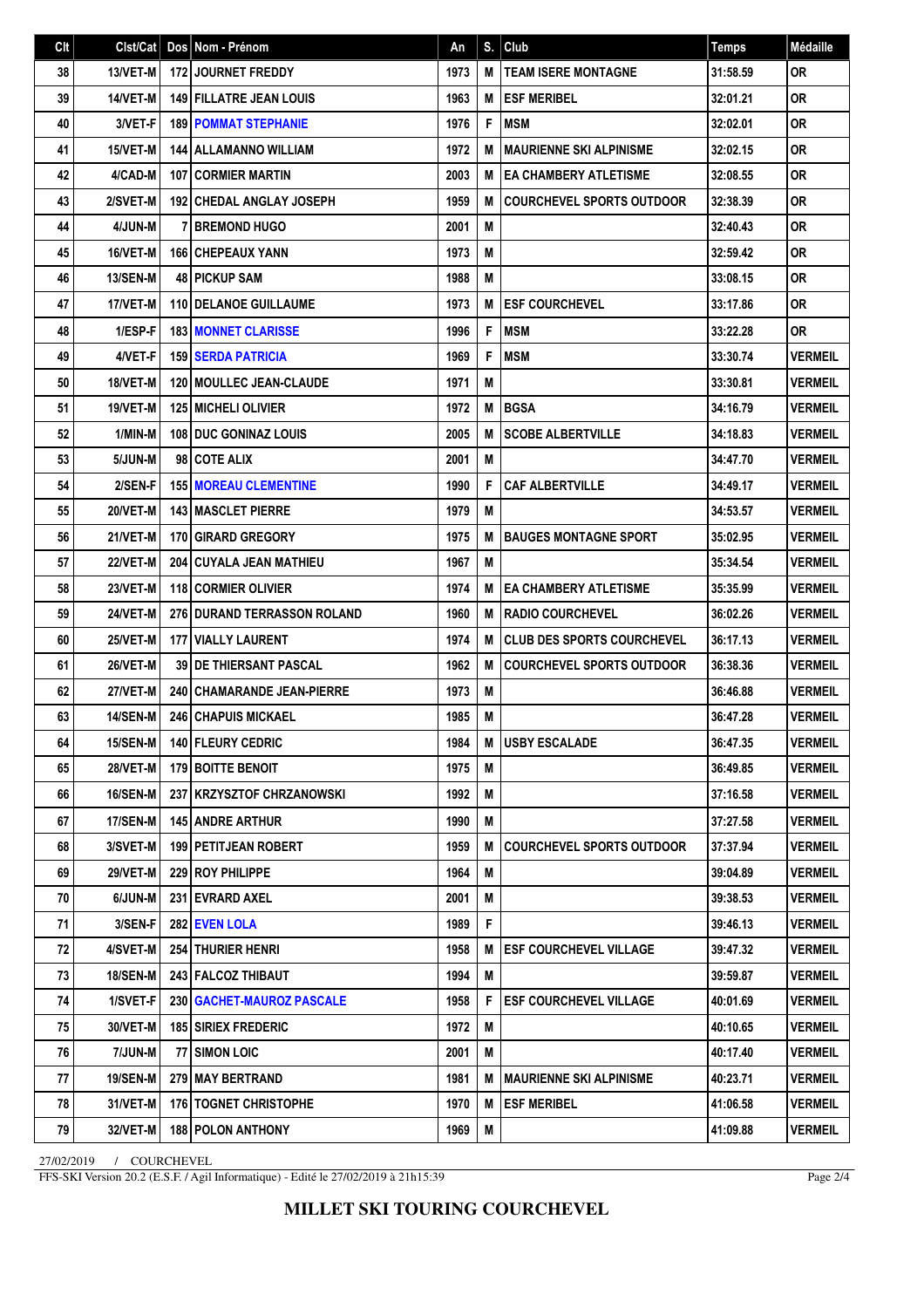| Clt | Clst/Cat        | Dos   Nom - Prénom               | An   |   | $S.$ Club                        | <b>Temps</b> | Médaille       |
|-----|-----------------|----------------------------------|------|---|----------------------------------|--------------|----------------|
| 80  | 5/VET-F         | <b>223 MOULLEC BRIGITTE</b>      | 1972 | F |                                  | 41:25.60     | <b>VERMEIL</b> |
| 81  | 33/VET-M        | <b>235 BOUCHERAND YANNICK</b>    | 1972 | M | <b>ESF COURCHEVEL VILLAGE</b>    | 41:27.21     | <b>VERMEIL</b> |
| 82  | 34/VET-M        | <b>260 CHASTANG FRANCOIS</b>     | 1969 | M |                                  | 41:44.29     | <b>VERMEIL</b> |
| 83  | 4/SEN-F         | <b>202 LE ROUX PAULINE</b>       | 1990 | F | <b>ESF COURCHEVEL VILLAGE</b>    | 41:56.38     | <b>VERMEIL</b> |
| 84  | <b>20/SEN-M</b> | 299 EL RIZ DAOUD                 | 1983 | M |                                  | 42:17.84     | <b>VERMEIL</b> |
| 85  | <b>21/SEN-M</b> | 228 TROSSAT VALERIAN             | 1982 | M |                                  | 42:36.06     | <b>VERMEIL</b> |
| 86  | 2/ESP-F         | <b>214 STOCKY MADELINE</b>       | 1997 | F |                                  | 42:37.56     | <b>VERMEIL</b> |
| 87  | 5/SVET-M        | <b>220 JANNI ROBERT</b>          | 1953 | M | <b>ESF COURCHEVEL VILLAGE</b>    | 42:55.24     | <b>ARGENT</b>  |
| 88  | 35/VET-M        | 216 PEREIRA GEORGES              | 1972 | M |                                  | 42:55.96     | <b>ARGENT</b>  |
| 89  | 2/SVET-F        | <b>217 I MONGELLAZ MICHELE</b>   | 1956 | F |                                  | 43:22.09     | <b>ARGENT</b>  |
| 90  | 8/JUN-M         | <b>164 ABONDANCE DYLAN</b>       | 2001 | M |                                  | 43:23.02     | <b>ARGENT</b>  |
| 91  | 1/BEN-M         | 253 GUYON LILIAN                 | 2007 | M |                                  | 43:26.86     | <b>ARGENT</b>  |
| 92  | 9/JUN-M         | 221 PERPER MATTEO                | 2000 | M | <b>BUPA INTERNATIONAL</b>        | 43:29.47     | <b>ARGENT</b>  |
| 93  | 1/JUN-F         | 291   TEYSSIER LAURIANNE         | 2001 | F |                                  | 43:33.67     | <b>ARGENT</b>  |
| 94  | 6/VET-F         | <b>219 PRUDOME CHRISTELLE</b>    | 1972 | F |                                  | 43:39.64     | <b>ARGENT</b>  |
| 95  | 36/VET-M        | <b>211 I REYNIER JEAN MICHEL</b> | 1967 | M |                                  | 43:46.47     | <b>ARGENT</b>  |
| 96  | 37/VET-M        | <b>213 BOUCHAGE FREDERIC</b>     | 1971 | M | <b>ESF COURCHEVEL VILLAGE</b>    | 43:46.48     | <b>ARGENT</b>  |
| 97  | 38/VET-M        | <b>137 LACAZE PIERRE</b>         | 1964 | M |                                  | 44:05.89     | <b>ARGENT</b>  |
| 98  | 7/VET-F         | <b>233 CONDAMIN CAROLINE</b>     | 1975 | F |                                  | 45:08.16     | <b>ARGENT</b>  |
| 99  | 5/SEN-F         | 209 DAVIES MOLLY                 | 1984 | F |                                  | 45:10.35     | <b>ARGENT</b>  |
| 100 | 39/VET-M        | <b>226 PERBET FREDERIC</b>       | 1974 | M |                                  | 45:31.89     | <b>ARGENT</b>  |
| 101 | 22/SEN-M        | 212 EL RIZ DANY                  | 1990 | M |                                  | 45:48.84     | <b>ARGENT</b>  |
| 102 | 5/CAD-M         | 247   PERBET JEAN                | 2003 | M |                                  | 46:17.40     | <b>ARGENT</b>  |
| 103 | 6/CAD-M         | <b>241 PERBET JULES</b>          | 2003 | M |                                  | 46:30.71     | <b>ARGENT</b>  |
| 104 | 40/VET-M        | 238 PERBET PASCAL                | 1972 | M |                                  | 46:36.35     | <b>ARGENT</b>  |
| 105 | 41/VET-M        | <b>227 SALOME HUGUES</b>         | 1967 | M |                                  | 46:45.94     | <b>ARGENT</b>  |
| 106 | $6/SEN-F$       | 262 RENARD LAETITIA              | 1985 | F | <b>MSM</b>                       | 46:47.03     | <b>ARGENT</b>  |
| 107 | 8/VET-F         | <b>242 SCARPETTA SEVERINE</b>    | 1970 | F |                                  | 46:52.06     | <b>ARGENT</b>  |
| 108 | 42/VET-M        | <b>294 EVRARD GUILLAUME</b>      | 1977 | M |                                  | 47:11.28     | <b>ARGENT</b>  |
| 109 | 43/VET-M        | 277 EL JAMMAL HAYSSAM            | 1969 | M |                                  | 47:43.13     | <b>ARGENT</b>  |
| 110 | 44/VET-M        | 274 CANCRE VIRGILE               | 1966 | M | <b>COURCHEVEL SPORTS OUTDOOR</b> | 47:57.39     | <b>ARGENT</b>  |
| 111 | <b>45/VET-M</b> | 200 ROBAIL RALPH                 | 1972 | M |                                  | 48:06.14     | ARGENT         |
| 112 | 6/SVET-M        | 255 BLANC YVES                   | 1954 | M | <b>ESF COURCHEVEL MORIOND</b>    | 48:19.34     | <b>ARGENT</b>  |
| 113 | 7/SVET-M        | <b>278 DYEN LUCAS</b>            | 1958 | M | <b>ESF COURCHEVEL VILLAGE</b>    | 48:25.48     | <b>ARGENT</b>  |
| 114 | 46/VET-M        | <b>205 ROUGET LAURENT</b>        | 1969 | M |                                  | 48:38.28     | <b>ARGENT</b>  |
| 115 | <b>23/SEN-M</b> | <b>259   PACARY FRANCOIS</b>     | 1985 | Μ |                                  | 48:55.22     | <b>ARGENT</b>  |
| 116 | 1/CAD-F         | 225 GICQUEL CAMILLE              | 2003 | F | <b>MSM</b>                       | 49:14.84     | ARGENT         |
| 117 | 47/VET-M        | 258 POIRIER GILLES               | 1973 | M |                                  | 49:55.16     | <b>ARGENT</b>  |
| 118 | 9/VET-F         | 275 MOREAU ELEONORE              | 1967 | F |                                  | 50:19.55     | <b>ARGENT</b>  |
| 119 | 7/SEN-F         | 245 GRILLET SOPHIE               | 1980 | F |                                  | 50:50.26     | <b>ARGENT</b>  |
| 120 | 10/VET-F        | 203 REYNOND CAMILLE              | 1976 | F |                                  | 51:09.28     | <b>ARGENT</b>  |
| 121 | <b>24/SEN-M</b> | <b>261   MASUELLE GEOFFROY</b>   | 1988 | M |                                  | 51:22.88     | <b>ARGENT</b>  |

27/02/2019 / COURCHEVEL

FFS-SKI Version 20.2 (E.S.F. / Agil Informatique) - Edité le 27/02/2019 à 21h15:39

Page 3/4

**MILLET SKI TOURING COURCHEVEL**